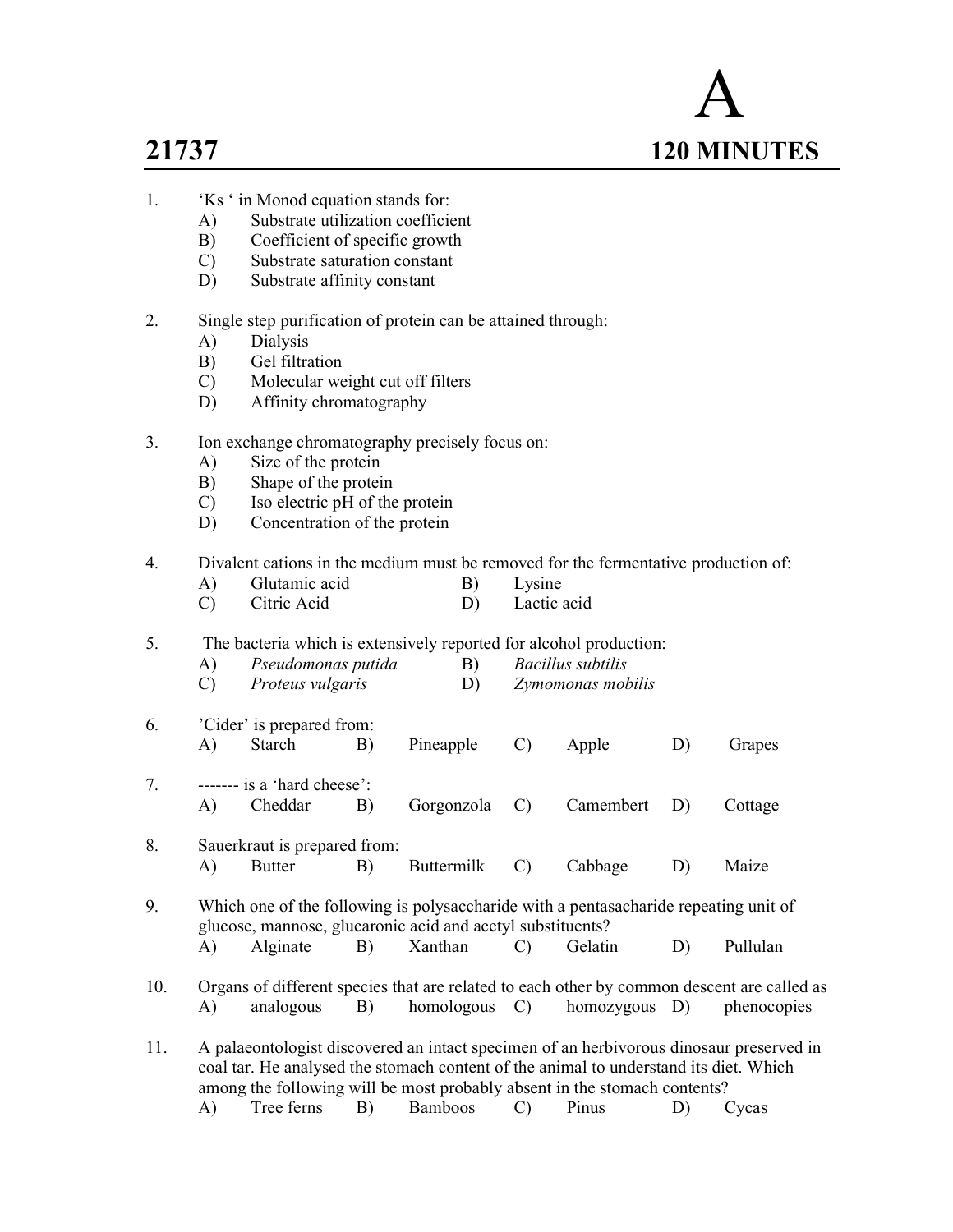| 12. | How many phosphodiester bonds on an average will be present in a double stranded<br>DNA strand of 68nm length? |                                                                                                                     |    |               |    |               |                              |    |                                                                                         |
|-----|----------------------------------------------------------------------------------------------------------------|---------------------------------------------------------------------------------------------------------------------|----|---------------|----|---------------|------------------------------|----|-----------------------------------------------------------------------------------------|
|     | A)                                                                                                             | 100                                                                                                                 | B) | 200           |    | $\mathcal{C}$ | 400                          | D) | 800                                                                                     |
| 13. |                                                                                                                | A metal mirror produced in Aranmula alone can be branded and marketed as<br>'AranmulaKannadi'. This kind of IPR is: |    |               |    |               |                              |    |                                                                                         |
|     | A)                                                                                                             | Copy right                                                                                                          |    |               | B) | Patent        |                              |    |                                                                                         |
|     | $\mathcal{C}$                                                                                                  | Geographical indication                                                                                             |    |               | D) |               | <b>Traditional Knowledge</b> |    |                                                                                         |
| 14. |                                                                                                                |                                                                                                                     |    |               |    |               |                              |    | Which of the following species falls under the category of hydrogen producing bacteria? |
|     | A)                                                                                                             | Thiobacillusthiooxidans                                                                                             |    |               | B) |               | Nitrobacter winogradskyi     |    |                                                                                         |
|     | $\mathcal{C}$                                                                                                  | Alkaligeneseutrophus                                                                                                |    |               | D) |               | Nitrosomonaseuropaea         |    |                                                                                         |
| 15. |                                                                                                                | Identify the sterilisation technique for 50% glycerol:                                                              |    |               |    |               |                              |    |                                                                                         |
|     | A)                                                                                                             | Autoclaving B)                                                                                                      |    | Filtration    |    | $\mathcal{C}$ | Irradiation                  | D) | Hot air oven                                                                            |
| 16. |                                                                                                                | ------ is NOT a selective media.                                                                                    |    |               | B) |               |                              |    |                                                                                         |
|     | A)                                                                                                             | Blood agar<br>MacConkey agar                                                                                        |    |               |    |               | Eosin methylene blue agar    |    |                                                                                         |
|     | $\mathcal{C}$                                                                                                  |                                                                                                                     |    |               | D) |               | Mannitol salt agar           |    |                                                                                         |
| 17. |                                                                                                                | All the following are lactose fermenting bacteria, except:                                                          |    |               |    |               |                              |    |                                                                                         |
|     | A)                                                                                                             | Klebsiella pneumonia                                                                                                |    |               | B) |               | Pseudomonas aeruginosa       |    |                                                                                         |
|     | C)                                                                                                             | Enterobacter aerogenes                                                                                              |    |               | D) |               | Escherichia coli             |    |                                                                                         |
| 18. |                                                                                                                | Which of the given bacteria has flagella and shows positive motility test?                                          |    |               |    |               |                              |    |                                                                                         |
|     | A)                                                                                                             | Staphylococcus aureus                                                                                               |    |               | B) |               | Yersinia pestis              |    |                                                                                         |
|     | $\mathcal{C}$                                                                                                  | Proteus vulgaris                                                                                                    |    |               | D) |               | Klebsiella pneumoniae        |    |                                                                                         |
| 19. |                                                                                                                | Benzylpenicillin is the chemical name for which of the following penicillin?                                        |    |               |    |               |                              |    |                                                                                         |
|     | A)                                                                                                             | Penicillin V                                                                                                        |    |               | B) | Penicillin F  |                              |    |                                                                                         |
|     | $\mathcal{C}$                                                                                                  | Phenethicilin                                                                                                       |    |               | D) |               | Penicillin G                 |    |                                                                                         |
| 20. |                                                                                                                | ------- inhibits protein synthesis by combining with the 50S subunit ribosome.                                      |    |               |    |               |                              |    |                                                                                         |
|     | A)                                                                                                             | Streptomycin                                                                                                        |    |               | B) |               | Tetracycline                 |    |                                                                                         |
|     | $\mathbf{C}$ )                                                                                                 | Chloramphenicol                                                                                                     |    |               | D) | Penicillin    |                              |    |                                                                                         |
| 21. |                                                                                                                | Which of the following suits well with antigenic competition?                                                       |    |               |    |               |                              |    |                                                                                         |
|     | A)                                                                                                             | Involves competition between T-cell epitopes for the MHC groove.                                                    |    |               |    |               |                              |    |                                                                                         |
|     | B)                                                                                                             | Involves competition for available soluble antibodies.                                                              |    |               |    |               |                              |    |                                                                                         |
|     | $\mathcal{C}$                                                                                                  | Is unrelated to the concept of dominant and subdominant epitopes.                                                   |    |               |    |               |                              |    |                                                                                         |
|     | D)                                                                                                             | Can only occur with cryptic epitopes.                                                                               |    |               |    |               |                              |    |                                                                                         |
| 22. |                                                                                                                | RAG-1 and RAG-2 enzymes effect the recombination of:                                                                |    |               |    |               |                              |    |                                                                                         |
|     | A)                                                                                                             | $V(D)J$ to $CH$                                                                                                     |    |               | B) | H to L        |                              |    |                                                                                         |
|     | $\mathcal{C}$                                                                                                  | V(D)J                                                                                                               |    |               | D) | VJ to Cl      |                              |    |                                                                                         |
| 23. |                                                                                                                | Mendelian susceptibility to mycobacterial infection does not involve the gene for:                                  |    |               |    |               |                              |    |                                                                                         |
|     | A)                                                                                                             | IFNgR1.                                                                                                             | B) | IL-12 $p40$ . |    | $\mathcal{C}$ | MEFV.                        | D) | IL-12RbI.                                                                               |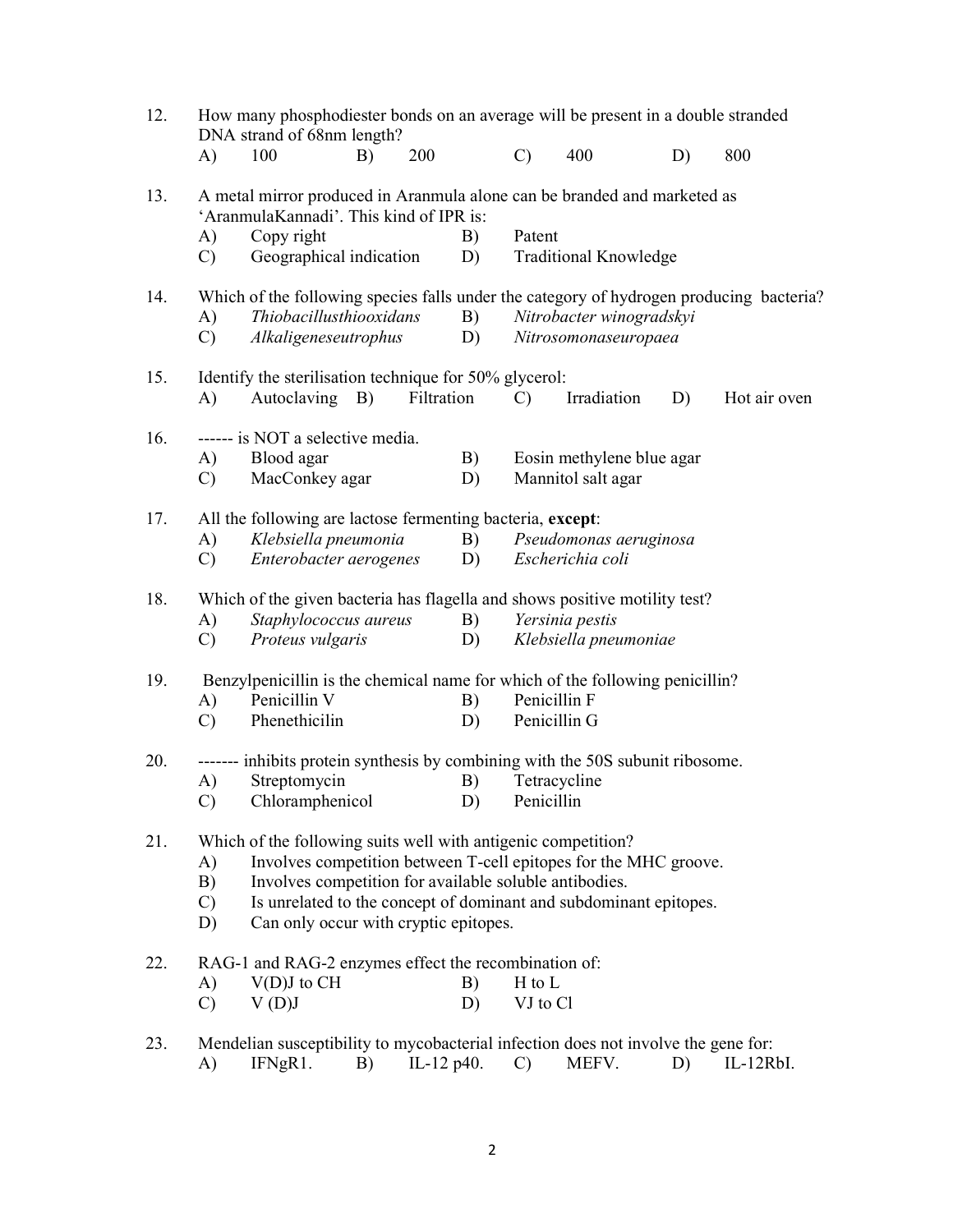| 24. | A)<br>$\mathcal{C}$       | Which is the first of the following genes to be upregulated after T-cell activation?<br>Transferrin receptor<br>$VLA-1$                                                                                                            |    |             | B)<br>D) | c-myc          | Cytokine receptor                                                                                                                                                                                     |    |             |
|-----|---------------------------|------------------------------------------------------------------------------------------------------------------------------------------------------------------------------------------------------------------------------------|----|-------------|----------|----------------|-------------------------------------------------------------------------------------------------------------------------------------------------------------------------------------------------------|----|-------------|
| 25. | A)<br>B)<br>C)<br>D)      | What is a semi-synthetic drug?<br>A drug made entirely in a lab from scratch                                                                                                                                                       |    |             |          |                | A drug isolated from nature and used without any further modification<br>The structure of a drug half way through its preparation<br>A drug which has been part made by nature and part made in a lab |    |             |
| 26. |                           | How many different pollen genotypes are produced by F1 of the cross:<br>AAbbCCDD x aaBBccdd                                                                                                                                        |    |             |          |                |                                                                                                                                                                                                       |    |             |
|     | A)                        | 8                                                                                                                                                                                                                                  | B) | 16          |          | $(C)$ 4        |                                                                                                                                                                                                       | D) | 32          |
| 27. | (A)                       | If a rare recessive X-linked allele has a frequency of 0.04 among females, what will<br>this allele frequency among males?<br>0.04                                                                                                 | B) | 0.0016      |          | $\mathbf{C}$ ) | 0.2                                                                                                                                                                                                   | D) | 0.08        |
| 28. |                           | Thalidomide intake in the first trimester of pregnancy produces limbless children. The<br>same condition has resulted from a mutation called phocomelia. Then thalidomide<br>syndrome is called as a -------of phocomelia mutation |    |             |          |                |                                                                                                                                                                                                       |    |             |
|     | A)                        | Phenocopy B) Expressivity C) Genotype                                                                                                                                                                                              |    |             |          |                |                                                                                                                                                                                                       | D) | Phenotype   |
| 29. | A)<br>$\mathbf{C}$        | ------ results in creating new variation in a population.<br>Mutation<br>Gene flow                                                                                                                                                 |    |             | B)<br>D) |                | Genetic drift<br>Random mating                                                                                                                                                                        |    |             |
| 30. | A)                        | Which among the following produces 3' sticky ends?<br>Pst I                                                                                                                                                                        | B) | BamHI       |          | $\mathcal{C}$  | EcoRI                                                                                                                                                                                                 | D) | HindIII     |
| 31. | A)<br>$\mathcal{C}$       | ----- is the cofactor of T4 DNA ligase.<br><b>NAD</b><br>ATP                                                                                                                                                                       |    |             | B)<br>D) | FAD            | no cofactor requirement                                                                                                                                                                               |    |             |
| 32. |                           | A Lambda replacement vector containing red and gam genes in the stuffer will need<br>additionally which sequence for plaque formation after recombination                                                                          |    |             |          |                |                                                                                                                                                                                                       |    |             |
|     | A)                        | Psi                                                                                                                                                                                                                                | B) | Theta       |          | $\mathcal{C}$  | Chi                                                                                                                                                                                                   | D) | Tau         |
| 33. | A)                        | ------ is a co-dominant molecular marker.<br><b>RAPD</b>                                                                                                                                                                           | B) | <b>AFLP</b> |          | $\mathcal{C}$  | <b>ISSR</b>                                                                                                                                                                                           | D) | <b>RFLP</b> |
| 34. | A)                        | ------- is the carbon source of MS medium.<br>sucrose                                                                                                                                                                              | B) | glucose     |          | $\mathcal{C}$  | mannitol                                                                                                                                                                                              | D) | sorbitol    |
| 35. | A)<br>B)<br>$\mathcal{C}$ | The disadvantage(s) of using Lineweaver Burk plot:<br>required to obtain Km and Vmax<br>Both A and B are correct                                                                                                                   |    |             |          |                | Compared to other plots, departure from linearity is less obvious<br>Most points are found far to the right of y axis and large extrapolation is                                                      |    |             |
|     |                           |                                                                                                                                                                                                                                    |    |             |          |                |                                                                                                                                                                                                       |    |             |

D) A is incorrect, but B is correct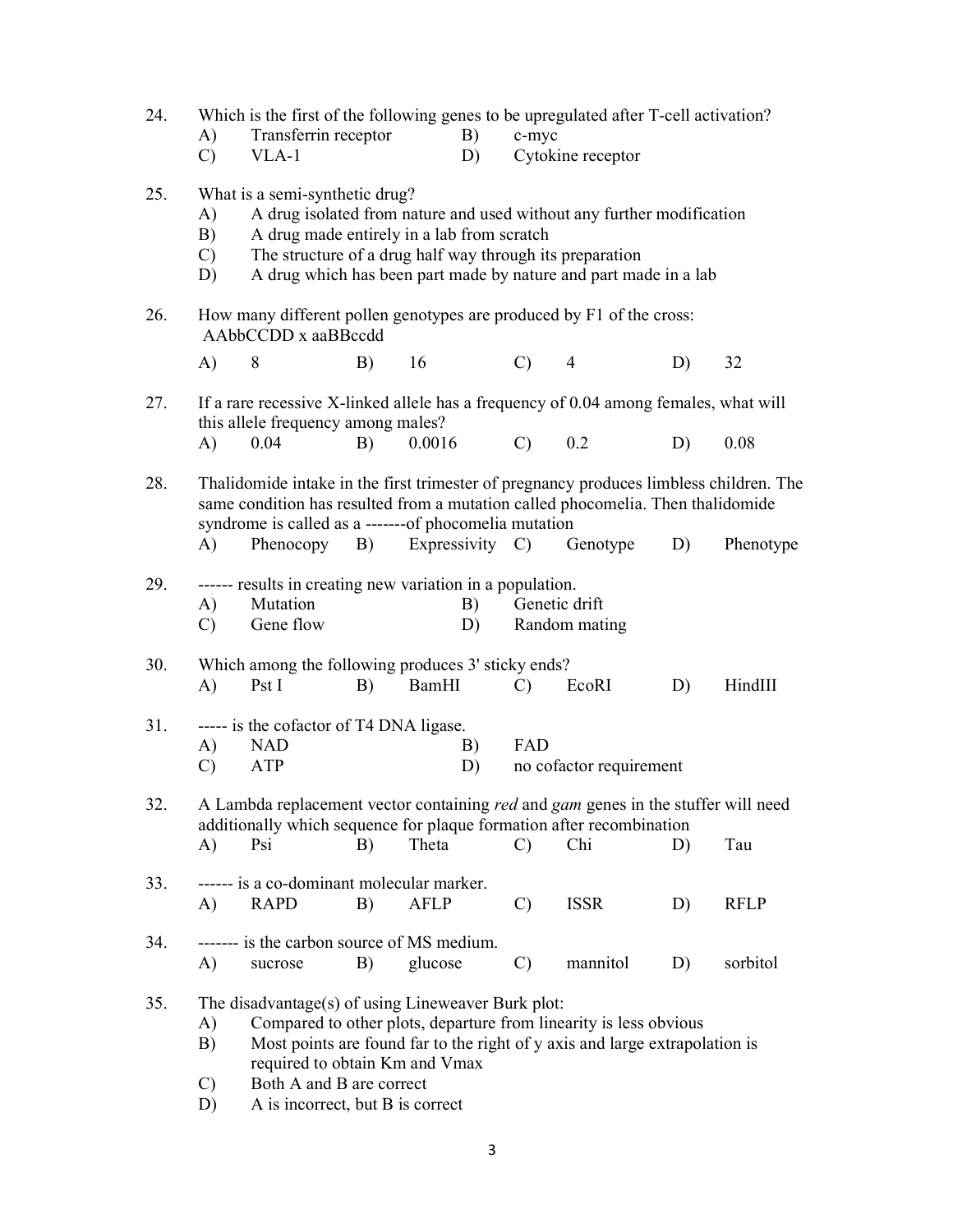#### 36. Among the following, which factor influences the Rf value the most?

- A) Polarity of the solvent
- B) Concentration of the extract to be separated
- C) Temperature
- D) Run time
- 37. Iduronic acid, a constituent of heparin, is a stereoisomer of:
	- A) Gluconic acid B) Glucaric acid
	- C) Glucuronic acid D) Muramic acid
- 38. When a cell is incubated with ---- ATP synthesis increases.
	- A) Tween 20 B) Oligomycin
	- C) 2, 4, dinitrophenol D) None of these
- 39. In ATP synthase, two half channels that facilitates  $H^+$  ion shuttle are present in
	- A)  $\alpha_3\beta_3$  hexamer B) γε stalk
	- C) Subunit a D) Subunit c
- 40. Mechanism based inactivators of enzymes:
	- A) Alters the mechanism of action of the enzyme
	- B) Changes the inhibitor molecule to another species that strongly binds to the enzyme active site
	- C) Binds to a site in the enzyme that is different from the active site
	- D) None of these
- 41. A molecule involved in methyl group transfer reactions:
	- A) S adenosyl methionine
	- B) Adenosine tri phosphate
	- C) 3'-phosphoadenosine 5'-phosphosulfate
	- D) Pyridoxal phosphate

#### 42. Bilirubin is formed from:

- A) Heme catabolism B) Cholesterol catabolism<br>
C) Protein degradation D) Bile acid catabolism
- $(C)$  Protein degradation  $D$ )

#### 43. Match the following.

| Mvosin |  | 1. Calcium |
|--------|--|------------|
|--------|--|------------|

- b. Troponin 2. Myosin binding site
- c. Tropomyosin 3. ATP binding
- A) a-2, b-1, c-3 B) a-3, b-2, c-1 C) a-2, b-3, c-1 D) a-3, b-1, c-2
- 44. For each molecule of glucose, total input of ATP (or GTP) required for glycolysis and gluconeogenesis are:

| 2 and 4 respectively | 4 and 6 respectively |
|----------------------|----------------------|
| 4 each               | 2 and 6 respectively |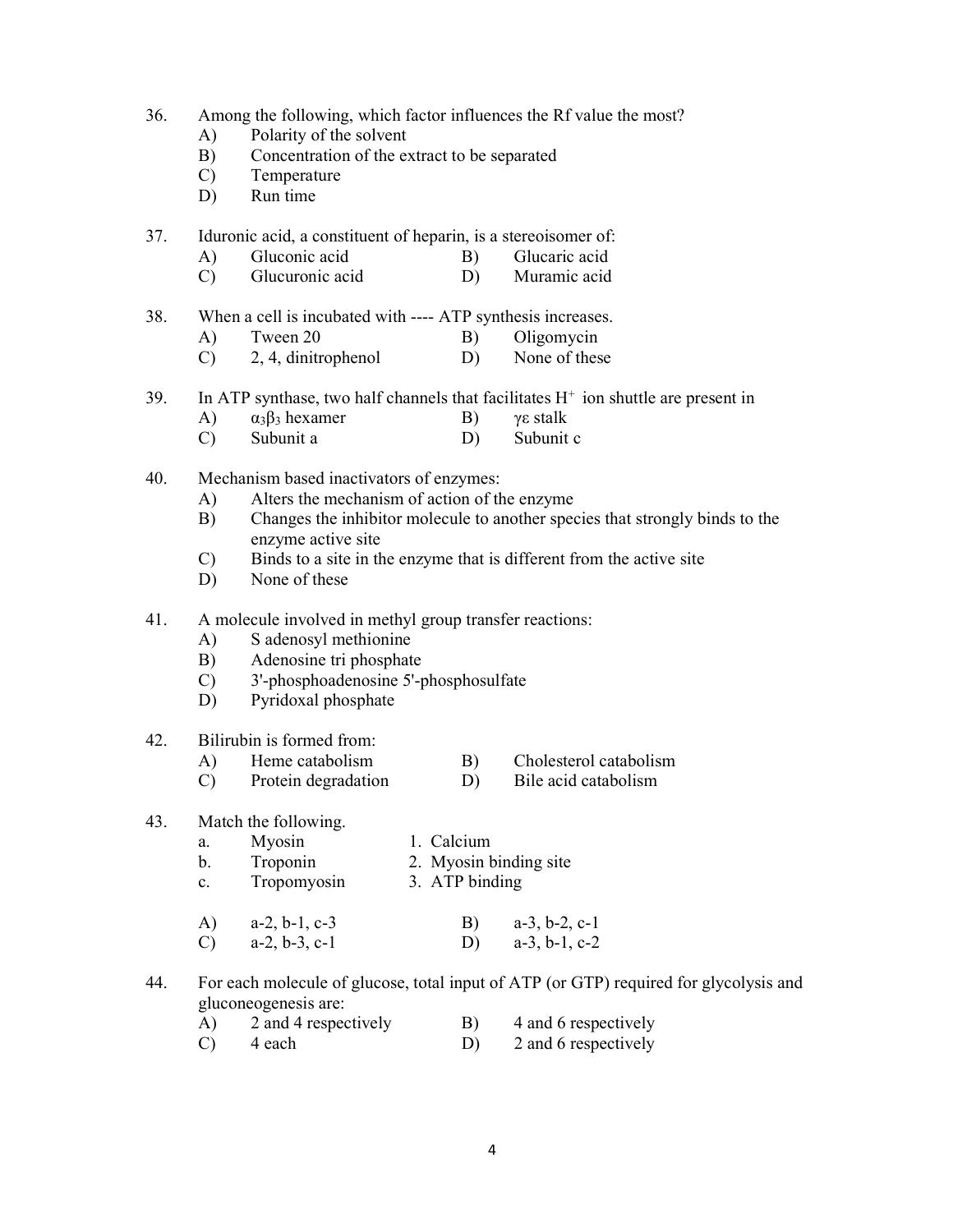| 45. | Humulin insulin made from:                                                      |                                                                                                              |         |               |                         |    |                  |  |  |  |
|-----|---------------------------------------------------------------------------------|--------------------------------------------------------------------------------------------------------------|---------|---------------|-------------------------|----|------------------|--|--|--|
|     | A)                                                                              | Klebsiella pneumonia                                                                                         | B)      |               | seudomonas aeruginosa   |    |                  |  |  |  |
|     | $\mathcal{C}$                                                                   | Streptomyces griseus                                                                                         | D)      |               | Escherichia coli        |    |                  |  |  |  |
| 46. |                                                                                 |                                                                                                              |         |               |                         |    |                  |  |  |  |
|     |                                                                                 | Which among the following is true in relation to drug receptors?<br>All drugs act through specific receptors |         |               |                         |    |                  |  |  |  |
|     | A)                                                                              |                                                                                                              |         |               |                         |    |                  |  |  |  |
|     | B)                                                                              | All drug receptors are located on the surface of the target cells                                            |         |               |                         |    |                  |  |  |  |
|     | C)                                                                              | Agonists induce a conformational change in the receptor                                                      |         |               |                         |    |                  |  |  |  |
|     | D)                                                                              | Partial agonists have low affinity for the receptor                                                          |         |               |                         |    |                  |  |  |  |
| 47. |                                                                                 | The therapeutic index of a drug is a measure of its:                                                         |         |               |                         |    |                  |  |  |  |
|     | A)                                                                              | Safety<br>B)                                                                                                 | Potency | $\mathcal{C}$ | Efficacy                | D) | Dose variability |  |  |  |
| 48. |                                                                                 | Pharmacokinetics is:                                                                                         |         |               |                         |    |                  |  |  |  |
|     | A)                                                                              | The study of carcinogenic activity of a new drug                                                             |         |               |                         |    |                  |  |  |  |
|     | B)                                                                              | The study of biological and therapeutic effects of the drugs                                                 |         |               |                         |    |                  |  |  |  |
|     | $\mathcal{C}$                                                                   | The method of development of new pharmacological agent                                                       |         |               |                         |    |                  |  |  |  |
|     | D)                                                                              | The study of absorption, distribution, metabolism and excretion of drugs                                     |         |               |                         |    |                  |  |  |  |
| 49. |                                                                                 | A drug that binds to a cell receptor and causes a response is called:                                        |         |               |                         |    |                  |  |  |  |
|     | A)                                                                              | Agonist                                                                                                      | B)      | Antagonist    |                         |    |                  |  |  |  |
|     | $\mathcal{C}$                                                                   | Receptor blocker                                                                                             | D)      | Synergist     |                         |    |                  |  |  |  |
| 50. | The technology used to produce monoclonal antibodies:                           |                                                                                                              |         |               |                         |    |                  |  |  |  |
|     | A)                                                                              | mass culture technology                                                                                      | B)      |               | hybridoma technology    |    |                  |  |  |  |
|     | $\mathcal{C}$                                                                   | suspension culture                                                                                           | D)      | none of these |                         |    |                  |  |  |  |
|     |                                                                                 |                                                                                                              |         |               |                         |    |                  |  |  |  |
| 51. | Natural humoral immune response against a pathogen leads to the production of : |                                                                                                              |         |               |                         |    |                  |  |  |  |
|     | A)                                                                              | Polyclonal antibodies                                                                                        | B)      |               | Monoclonal antibodies   |    |                  |  |  |  |
|     | $\mathcal{C}$                                                                   | Macrophages                                                                                                  | D)      | None of these |                         |    |                  |  |  |  |
| 52. |                                                                                 | The estimation of COD of an effluent does not include the use of                                             |         |               |                         |    |                  |  |  |  |
|     | A)                                                                              | Calcium chloride                                                                                             | B)      |               | Mercuric sulphate       |    |                  |  |  |  |
|     | $\mathcal{C}$                                                                   | Silver sulphate                                                                                              | D)      |               | Potassium dichromate    |    |                  |  |  |  |
|     |                                                                                 |                                                                                                              |         |               |                         |    |                  |  |  |  |
| 53. |                                                                                 | ------- is a floc - based waste water treatment method.                                                      |         |               |                         |    |                  |  |  |  |
|     | A)                                                                              | Activated sludge                                                                                             |         |               |                         |    |                  |  |  |  |
|     | B)                                                                              | Trickling filter                                                                                             |         |               |                         |    |                  |  |  |  |
|     | $\mathcal{C}$                                                                   | Rotating biological contactor                                                                                |         |               |                         |    |                  |  |  |  |
|     | D)                                                                              | Fluidized bed reactor                                                                                        |         |               |                         |    |                  |  |  |  |
| 54. |                                                                                 | -------- is not an aerobic treatment strategy.                                                               |         |               |                         |    |                  |  |  |  |
|     | A)                                                                              | Composting                                                                                                   | B)      |               | Activated sludge system |    |                  |  |  |  |
|     | $\mathcal{C}$                                                                   | <b>UASB</b>                                                                                                  | D)      | <b>RBC</b>    |                         |    |                  |  |  |  |
| 55. |                                                                                 | Plasmid assisted molecular breeding is relevant to:                                                          |         |               |                         |    |                  |  |  |  |
|     | A)                                                                              | Waste Water treatment                                                                                        | B)      |               | Solid Waste treatment   |    |                  |  |  |  |
|     |                                                                                 |                                                                                                              |         |               |                         |    |                  |  |  |  |

C) Biodegradation D) Food processing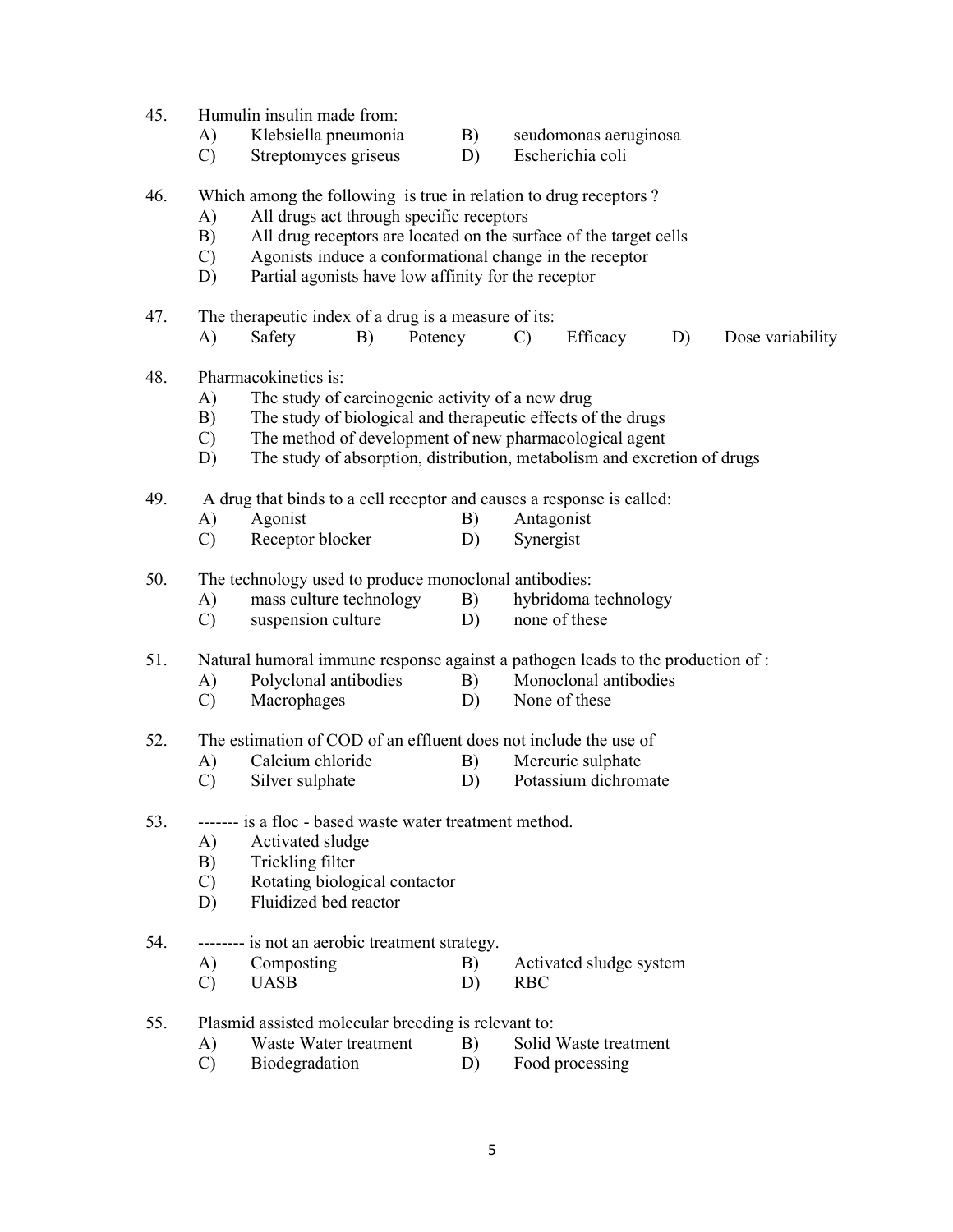56. Enzyme commonly used for the clinical diagnosis of diabetes mellitus:

- A) Streptokinase B) Glucokinase
- C) Desaturase D) Glucose Oxidase
- 57. Photosynthetic pigments are located in the:
	- A) Stroma B) Thylakoid lumen
	- C) Thylakoid membrane D) Chloroplast membrane
- 58. If you want to separate two membrane receptor proteins of similar sizes and charges in a cell extract, which chromatography is a suitable choice to separate them?
	- A) Gel permeation chromatography
	- B) Affinity chromatography
	- C) Ion exchange chromatography<br>D) HPLC
	- **HPLC**
- 59. NADPH is involved in:
	- A) Reductive biosynthesis B) ROS generation
	- C) Detoxification D) All of the above
- 60. Unmyelinated neurons are protected by:
	- A) Schwann cells
	- B) Inhibitory neurotransmitters
	- C) Inhibitory peptides
	- D) Mitochondria

#### 61. In C4 plants, Rubisco is localized in

- A) Xylem B) Phloem C) Mesophyll cells D) Bundle sheath cells
- 62. The major advantage of radioisotope over fluorescence that makes it more suitable for
	- metabolism studies is:
		- A) The shelf-life of radioactive compounds are more compared to that of flourochromes used for fluorescent tagging
		- B) Radio labelling does not cause conformation/structural alteration in a molecule while fluorescent tagging does cause these changes
		- C) Radio labelling requires less instruments
		- D) None of these

#### 63. Enzymatic digestion of protein begins in:

- A) Large intestine B) Small intestine
- C) Stomach D) Mouth
- 64. Level of ketone bodies increases:
	- A) In diabetes mellitus B) During prolonged exercise
	- C) During fasting D) All of these conditions
- - 6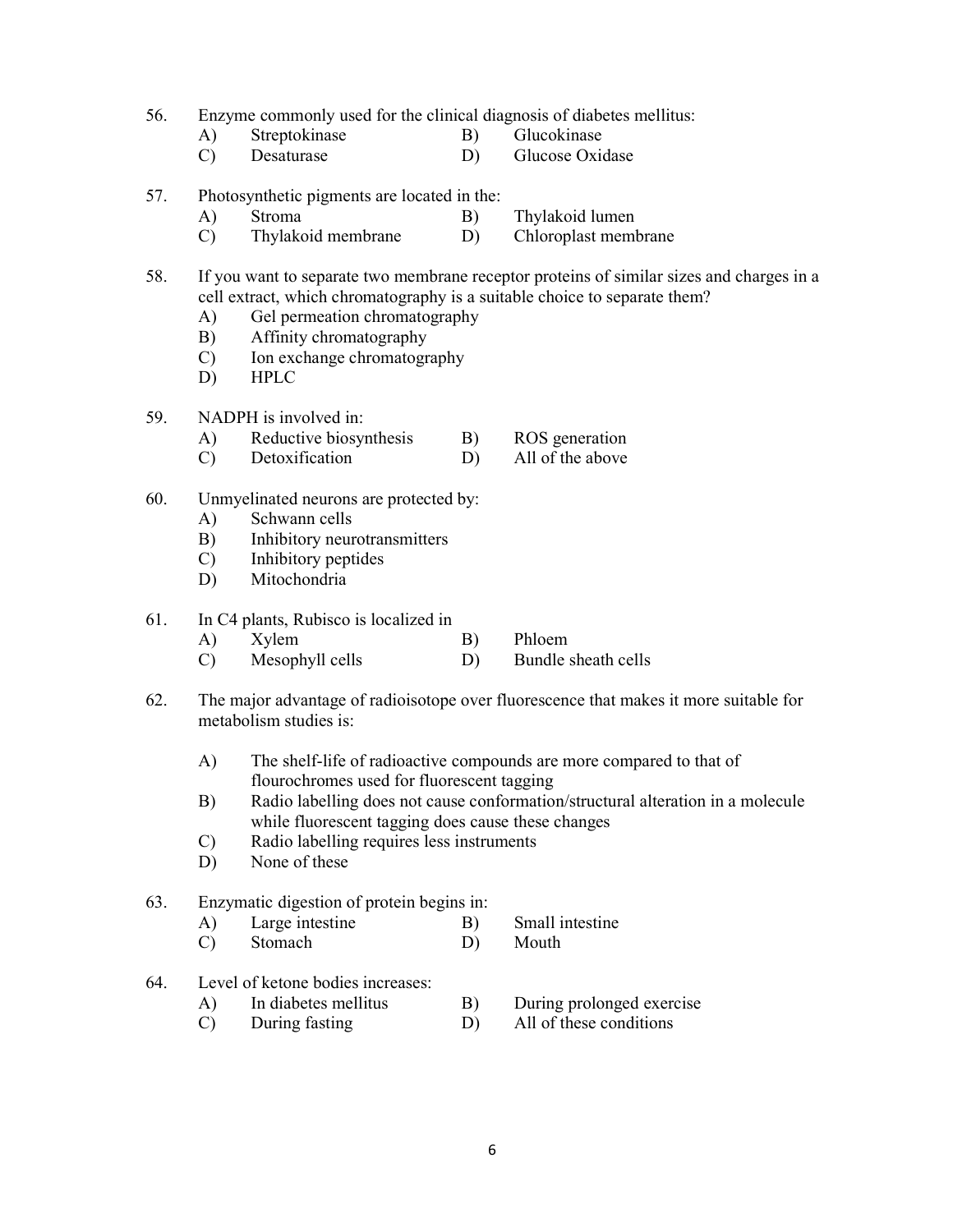- 65. When a peptide was treated with trypsin, the fragments obtained were proline, asp-lys, and ser-asp-trp-gly-arg. Treatment of the original peptide with flouro, 2, 4 dinitrobenzene followed by acid hydrolysis yielded DNP-Asp. What is the sequence of the original peptide?
	- A) Pro-ser-asp-trp-gly-arg-asp-lys
	- B) Asp-lys-pro-ser-asp-trp-gly-arg
	- C) Asp-lys-ser-asp-trp-gly-arg-pro
	- D) Ser-asp-trp-gly-arg-asp-lys-pro
- 66. Proteases are extensively used in:
	- A) Fruit juice clarification B) Detergent industry
	- C) Pharmaceutical industry D) Medical diagnosis
- 67. Indirect continuous method of industrial sterilization involves:
	- A) Autoclaving
	- B) Alcohol treatment
	- C) Perfect heat exchanging plates
	- D) Ozone treatment
- 68. Polarographic electrodes are used in bioreactors to detect:
	- A) Dissolved oxygen concentration of the medium
	- B) Conductivity of the medium
	- C) pH of the medium
	- D) Dielectric constant of the medium
- 69. ------ is used as an ingredient in Penicillin production medium.
	- A) Biotin B) Lactamase
	- C) Phenyl acetic acid D) Vitamin B12
- 70. Terminator gene technology make use of:
	- A) Cre- lox recombination
	- B) Flp- frt recombination
	- C) Lambda site-specific recombination
	- D) Gateway cloning
- 71. Triploid plants: Statement 1. can be produced by culturing endosperms Statement 2. Triploid plants are seedless
	- A) 1 is correct and 2 is wrong B) 1 is wrong and 2 is correct
	- C) Both 1 and 2 are correct D) Both 1 and 2 are wrong
- 72. Alpha complementation is:
	- 1. The principle of Blue-white colony selection
	- 2. Complementing a host mutant β- galactosidase
	- A) 1 & 2 are correct, and 2 is the correct explanation of 1
	- B) 1 & 2 are correct, but 2 is not the correct explanation of 1
	- C) 1 is correct, and 2 is wrong
	- D) 2 is correct, and 1 is wrong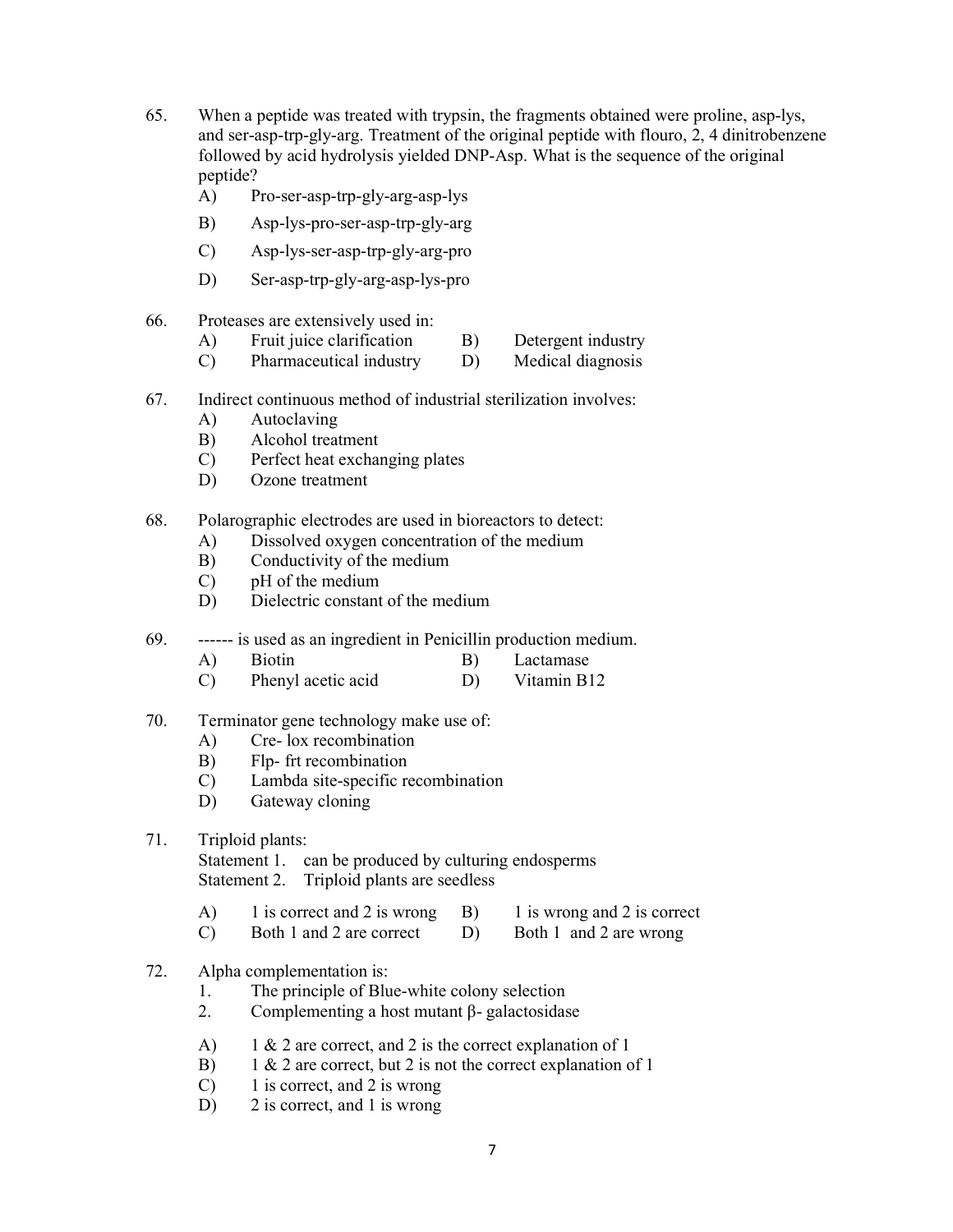73. Triparental mating is associated with:

- A) Both co integrate and Binary vector system of *Agrobacterium tumefaciens*
- B) Only Binary vector system of Agrobacterium tumefaciens
- C) Only co integrate system of Agrobacterium tumefaciens
- D) Bac to Bac cloning
- 74. Topocloning technology completes ligation in: A) 12 hours B) 1 hour C) 10 minutes D) Half an hour
- 75. E coli RNA polymerase core enzyme is: A)  $\alpha\beta_2\beta'$  B) σα<sub>2</sub>ββ' C) σαβ<sub>2</sub>β' D) α<sup>2</sup>ββ'ω
- 76. Coupled transcription and translation is a feature of :
	- A) Bacterial protein synthesis
	- B) Algal Protein synthesis
	- C) Angiosperm protein synthesis
	- D) Fungal protein synthesis
- 77. A twelve-base single-stranded oligonucleotide primer has 3 adenines, 4 guanines, and 3 cytosines. Then calculate the annealing temperature of this primer:
	- A)  $38^0$  C B)  $48^{\circ}$  C C)  $45^{\circ}$  C  $D$ )  $50^0$  C

#### 78. Golden rice contains:

- A) Two genes from Narcissus and one gene from Erwinia
- B) One gene from Narcissus and two genes from Erwinia
- C) Three genes from Narcissus and one gene from Erwinia
- D) Three genes from *Erwiniaand* one gene from *Narcissus*
- 79. Taq DNA polymerase is an error-prone polymerase because: Statement 1. It lacks 3' to 5' exonuclease activity Statement 2. It lacks proofreading
	- A) Both 1 and 2 are correct, but they designate two properties
	- B) Both 1 and 2 are correct, and 1 is the correct explanation of 2
	- C) Both1 and 2 are correct, but 1 is not the correct explanation of 2
	- D) 1 is correct, and 2 is wrong

#### 80. Match the following:

- a. deamination of adenine 1. Acridine orange b. deamination of cytosine 2. A-G transition
- c. DNA intercalating agent 3. G-A transition
- d. DNA cross linking agent 4. Nitrogen mustard
- 
- 
- A) a-4, b-3, c-2, d-1 B) a-3, b-2, c-4, d-1
- C) a-2, b-3, c-4, d-1 D) a-2, b-3, c-1, d-4
- 81. Xeroderma pigmentosum is a disease caused by defects in:
	- A) Photo reactivation repair B) Recombination repair
	- C) Nucleotide excision repair D) Mismatch repair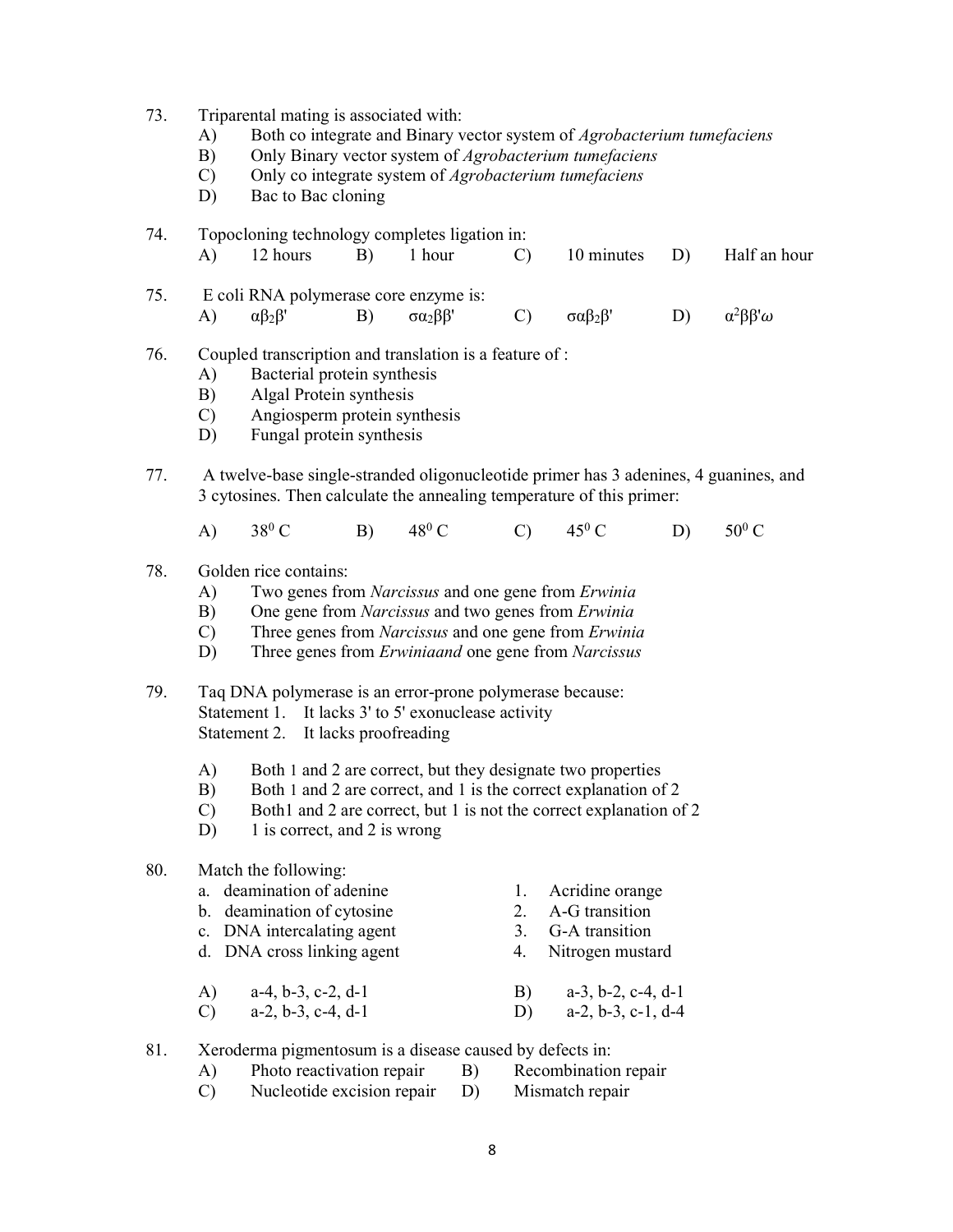- 82. If plasmid X and plasmid Y belong to the same incompatibility group: Statement 1. Plasmid X and Plasmid Y cannot coexist within the same host Statement 2. Plasmid X and Plasmid Y share the same subset of replication proteins
	- A) 1 is wrong and 2 is correct B) 1 is correct and 2 is wrong C) Both 1 and 2 are correct D) Both 1 and 2 are wrong
- 83. Match the following
	-
	-
	- c. Shine Dalgarno sequence 3. First of many amino acids
	-
	- a. fmet 1. Joins exons
	- b. spliceosome 2. Discontinuous message
		-
	- d. pre-mRNA 4. Locates start site
	- A) a-2, b-4, c-1, d-3 B) a-3, b-1, c-4, d-2 C) a-4, b-1, c-3, d-2 D) a-4, b-3, c-2, d-1
- 84. The RNA world hypothesis is proposing that:
	- A) RNA is both genetic material and catalyst
	- B) RNA was catalyst only
	- C) RNA formed from DNA
	- D) RNA formed from proteins
- 85. Kingsnake is a non-poisonous snake showing mimicry by adopting the colouration of the poisonous coral snake to avoid predation. In a region where both coral snake and king snake coexist, Kingsnakes' colouration will be more like that of the coral snakes. But, in areas where coral snakes are few, the colouration of Kingsnakes will be more dissimilar. This kind of selection is called:
	- A) Positive frequency-dependent selection
	- B) Negative frequency-dependent selection
	- C) Balanced polymorphism
	- D) Diversifying selection
- 86. What is the maximum theoretical capacity of Lambda replacement vectors? A) 10 Kb B) 12 Kb C) 15 Kb D) 22 Kb
- 87. Gateway cloning is based on:
	- A) Lambda *flp- frt* system
	- B) Lambda Cre- lox system
	- C) Lambda *att P- att B* recombination
	- D)  $Tn7$  transposition
- 88. ----- is not a prion disease.
	- A) Prader- Villi Disease
	- B) Scrapie Disease
	- C) Bovine Spongiform Encephalopathy
	- D) Creutzfeldt- Jacob's Disease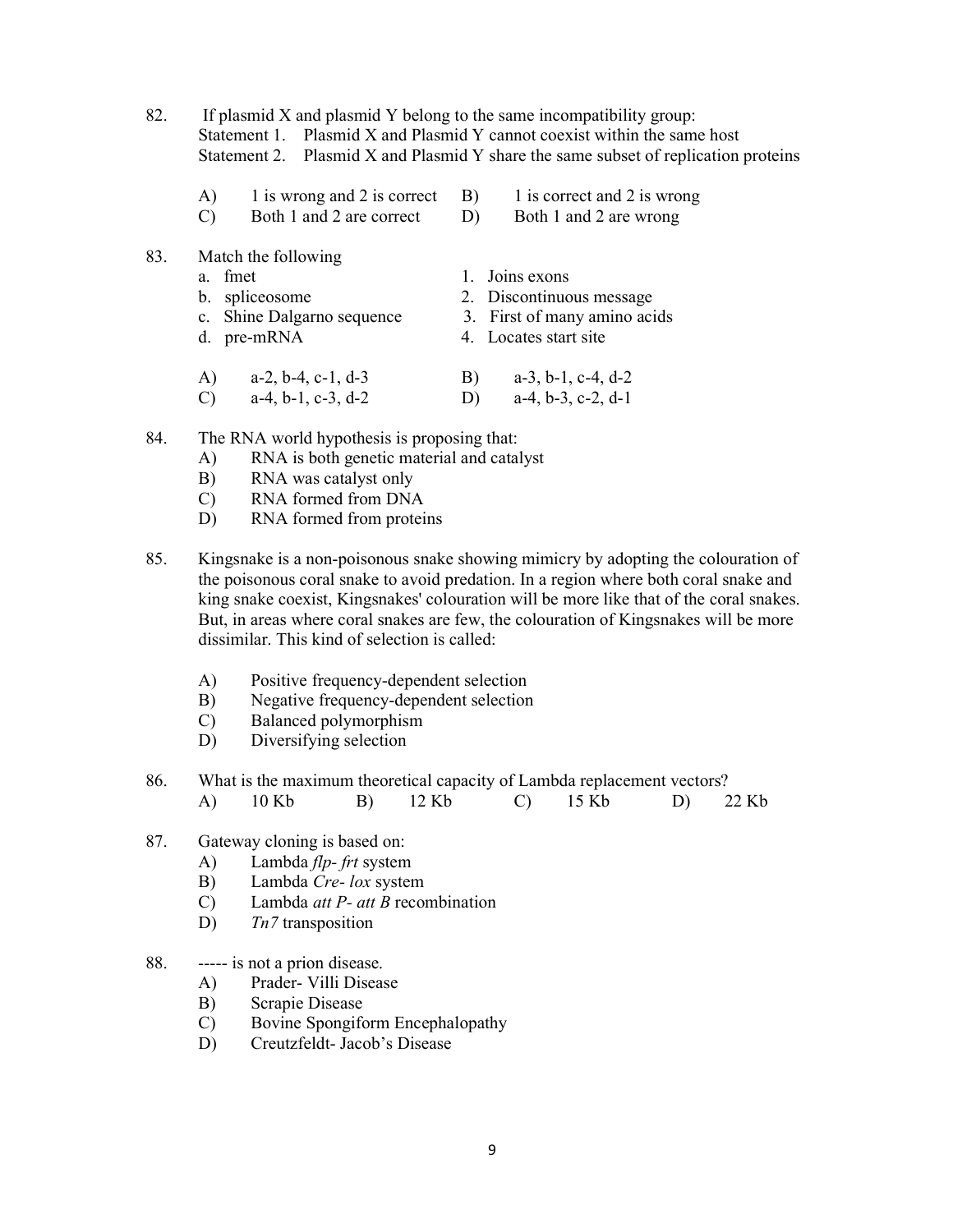- 89. ----- is the sterilization protocol used for serum in the animal cell culture medium.
	- A) Wet heat B) Dry heat
	- C) Pasteurisation D) Filter sterilization
- 90. ----- are not the properties of finite cell lines.
	- A) Anchorage dependence
	- B) Contact inhibition
	- C) Over expression of telomerase
	- D) All of the above
- 91. Which among the following is the karyotype of Turner syndrome?

| $44A + XXY$    | $2.44A+YO$ |
|----------------|------------|
| $\overline{1}$ | $\cdots$   |

- C)  $44A + XYY$  D)  $44A + XO$
- 92. Raphanobrassica is an example of: Statement 1. Distant hybridisation Statement 2. Intergeneric Hybridisation
	- A) Both 1 and 2 are correct B) Both 1 and 2 are wrong
	- C) 1 is correct, and 2 is wrong D) 1 is wrong, and 2 is correct

### 93. Fairchild's Mule is an example of:

- A) Animal interspecific hybrid
- B) Cross between a female donkey and a stallion
- C) Cross between a mare and a male donkey
- D) Plant interspecific hybrid
- 94. Among 123 cervical cancer patients in a hospital, 84 were diagnosed with human papilloma virus (HPV) infection. Based on these statistics, what is your inference?
	- A) Human papillomavirus is the only causative agent of cervical cancer
	- B) The coincidence of cervical cancer and HPV is by mere chance
	- C) HPV infection predisposes the patient to cervical cancer
	- D) All the above are correct
- 95. Ten people in a room has an average height of 166 cm. A 11th person with a height of 170 cm enters the room. Now, what is the average height of all eleven people in the room?

A) 160.5 B) 166. 6 C) 166. 4 D) 166.7

- 96. The state government of Kerala decided to give all employees a flat raise of Rs 2500 a month. What would this do to the average monthly salary of the state employees and standard deviation (SD) of salary?
	- A) Both remain unchanged
	- B) Both will change
	- C) Average monthly salary will increase but, the SD will not change
	- D) Average monthly salary will not change but, the SD will increase
- 97. An error causing all measurements to be systematically too high or too low is called
	- A) Chance Error B) Standard Deviation
	- C) Bias D) Standard Error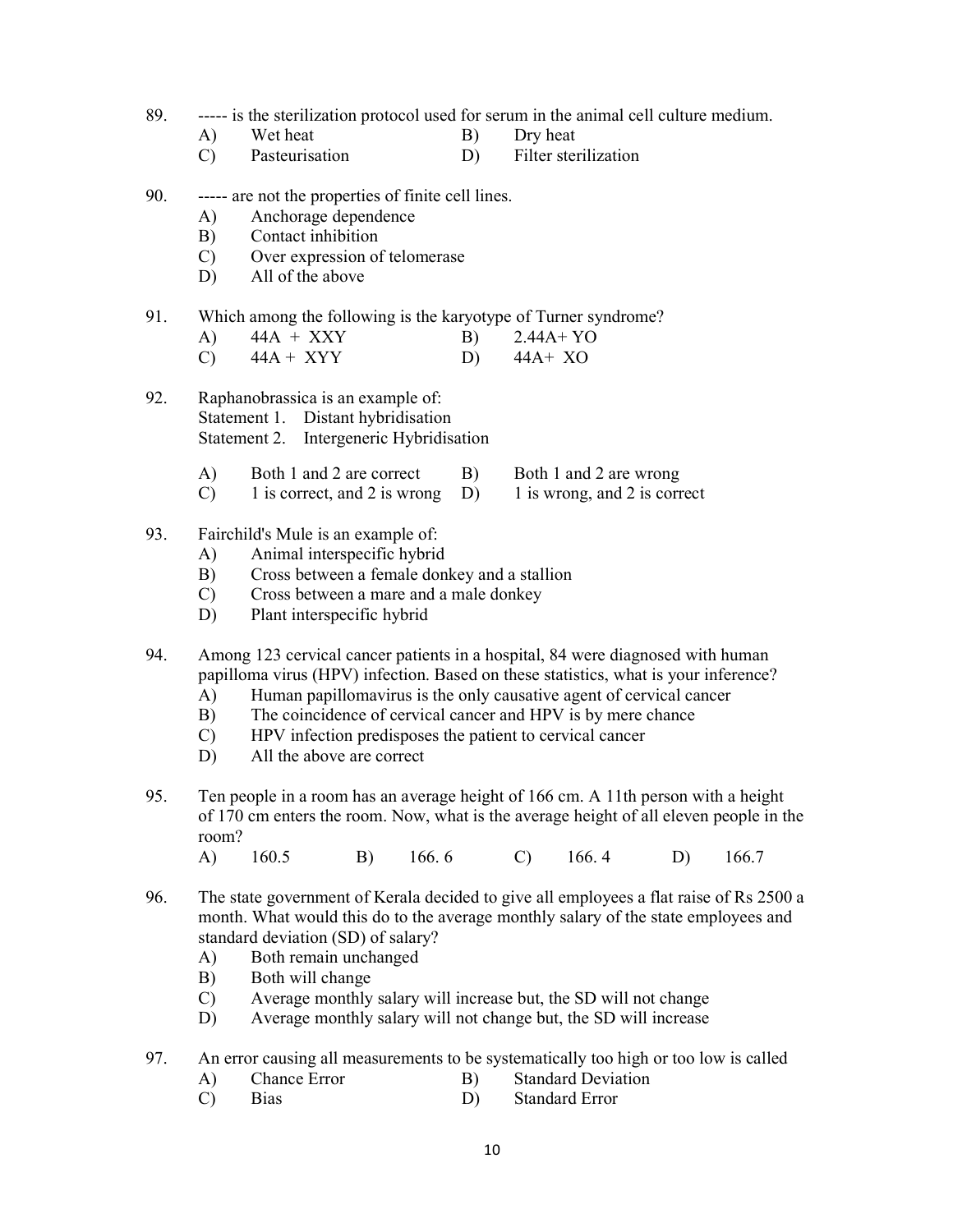| 98.                                                        | The unit of correlation coefficient is:  |                                                                                                                     |    |              |    |                |                                                                                |    |          |  |  |
|------------------------------------------------------------|------------------------------------------|---------------------------------------------------------------------------------------------------------------------|----|--------------|----|----------------|--------------------------------------------------------------------------------|----|----------|--|--|
|                                                            | A)                                       | Same unit as that of the Data correlated                                                                            |    |              |    |                |                                                                                |    |          |  |  |
|                                                            | B)                                       | Square of the unit of the Data correlated                                                                           |    |              |    |                |                                                                                |    |          |  |  |
|                                                            | $\mathcal{C}$ )                          | A mere number without any unit                                                                                      |    |              |    |                |                                                                                |    |          |  |  |
|                                                            | D)                                       | None of the above                                                                                                   |    |              |    |                |                                                                                |    |          |  |  |
| 99.                                                        |                                          |                                                                                                                     |    |              |    |                | Two coins are tossed twice. What is the chance that all four faces give heads? |    |          |  |  |
|                                                            | A)                                       | 1/8                                                                                                                 | B) | 1            |    | $\mathcal{C}$  | 1/4                                                                            | D) | 1/16     |  |  |
| 100.                                                       |                                          | ------ is a likelihood-based tree building algorithm.                                                               |    |              |    |                |                                                                                |    |          |  |  |
|                                                            |                                          | A) UPGMA                                                                                                            |    |              | B) |                | Neighbour Joining                                                              |    |          |  |  |
|                                                            | $\mathbf{C}$ )                           | <b>Maximum Parsimony</b>                                                                                            |    |              | D) | Bayesian       |                                                                                |    |          |  |  |
|                                                            |                                          |                                                                                                                     |    |              |    |                |                                                                                |    |          |  |  |
| 101.                                                       |                                          | ------ is not a multiple sequence alignment tool.                                                                   |    |              |    |                |                                                                                |    |          |  |  |
|                                                            | A)                                       | <b>MUSCLE</b>                                                                                                       | B) | <b>BLAST</b> |    | $\mathbf{C}$ ) | CLUSTAL                                                                        | D) | T-Coffee |  |  |
| 102.                                                       |                                          | ------ is the technique used for creating Dolly.                                                                    |    |              |    |                |                                                                                |    |          |  |  |
|                                                            |                                          | A) Pronuclear microinjection                                                                                        |    |              |    |                | B) cumulus cell nuclear transfer                                               |    |          |  |  |
|                                                            | $\mathcal{C}$ )                          | ES cell nuclear transfer                                                                                            |    |              |    |                | D) Somatic cell nuclear transfer                                               |    |          |  |  |
| 103.                                                       |                                          | Ethical principle of autonomy is used as an argument against                                                        |    |              |    |                |                                                                                |    |          |  |  |
|                                                            | A)                                       | Cloning                                                                                                             |    |              |    |                | B) Germline gene therapy                                                       |    |          |  |  |
|                                                            | C)                                       | Transgenic technology                                                                                               |    |              | D) |                | All of the above                                                               |    |          |  |  |
| 104.                                                       |                                          |                                                                                                                     |    |              |    |                |                                                                                |    |          |  |  |
|                                                            |                                          | An mRNA molecule has the following sequence<br>5' AUGGCCAUGGC 3'. Then what is the sequence of the template strand: |    |              |    |                |                                                                                |    |          |  |  |
|                                                            | A)                                       | 5'TACCGGTACCG3'                                                                                                     |    |              | B) |                | 5'ATGGCCATGGC3'                                                                |    |          |  |  |
|                                                            | $\mathcal{C}$                            | 5'GCCATGGCCAT3'                                                                                                     |    |              | D) |                | 5'TACCGGTACCG3'                                                                |    |          |  |  |
| 105.                                                       |                                          | Barr bodies:                                                                                                        |    |              |    |                |                                                                                |    |          |  |  |
|                                                            |                                          | Statement 1. Are the result of facultative heterochromatisation                                                     |    |              |    |                |                                                                                |    |          |  |  |
|                                                            | Statement 2. Help in dosage compensation |                                                                                                                     |    |              |    |                |                                                                                |    |          |  |  |
|                                                            | A)                                       | Both 1 and 2 are correct                                                                                            |    |              | B) |                | 1 is correct, and 2 is wrong                                                   |    |          |  |  |
|                                                            | C)                                       | 1 is wrong, and 2 is correct                                                                                        |    |              | D) |                | Both 1 and 2 are wrong                                                         |    |          |  |  |
| 106.                                                       |                                          | Which among the following is an apoptosis inhibitor?                                                                |    |              |    |                |                                                                                |    |          |  |  |
|                                                            | $\bf{A}$                                 | $bc1-2$                                                                                                             |    |              | B) | $\text{ced-}9$ |                                                                                |    |          |  |  |
|                                                            | $\mathcal{C}$                            | Both A and B                                                                                                        |    |              | D) |                | None of these                                                                  |    |          |  |  |
| 107.                                                       |                                          |                                                                                                                     |    |              |    |                | The three amino acids involved in the activation of MPF to promote G2 to M     |    |          |  |  |
|                                                            |                                          | transition are:                                                                                                     |    |              |    |                |                                                                                |    |          |  |  |
|                                                            | A)                                       |                                                                                                                     |    |              |    |                | Thr -161 dephosphorylated, Thr 14 and Tyr 15 phosphorylated                    |    |          |  |  |
|                                                            | B)                                       | Thr-161 phosphorylated, Thr 15 and Tyr 14 dephosphorylated                                                          |    |              |    |                |                                                                                |    |          |  |  |
|                                                            | $\mathcal{C}$                            | Thr-161, Thr-15, and Tyr 14 dephosphorylated                                                                        |    |              |    |                |                                                                                |    |          |  |  |
|                                                            | D)                                       |                                                                                                                     |    |              |    |                |                                                                                |    |          |  |  |
| Thr-161 phosphorylated, Thr 14 and Tyr 15 dephosphorylated |                                          |                                                                                                                     |    |              |    |                |                                                                                |    |          |  |  |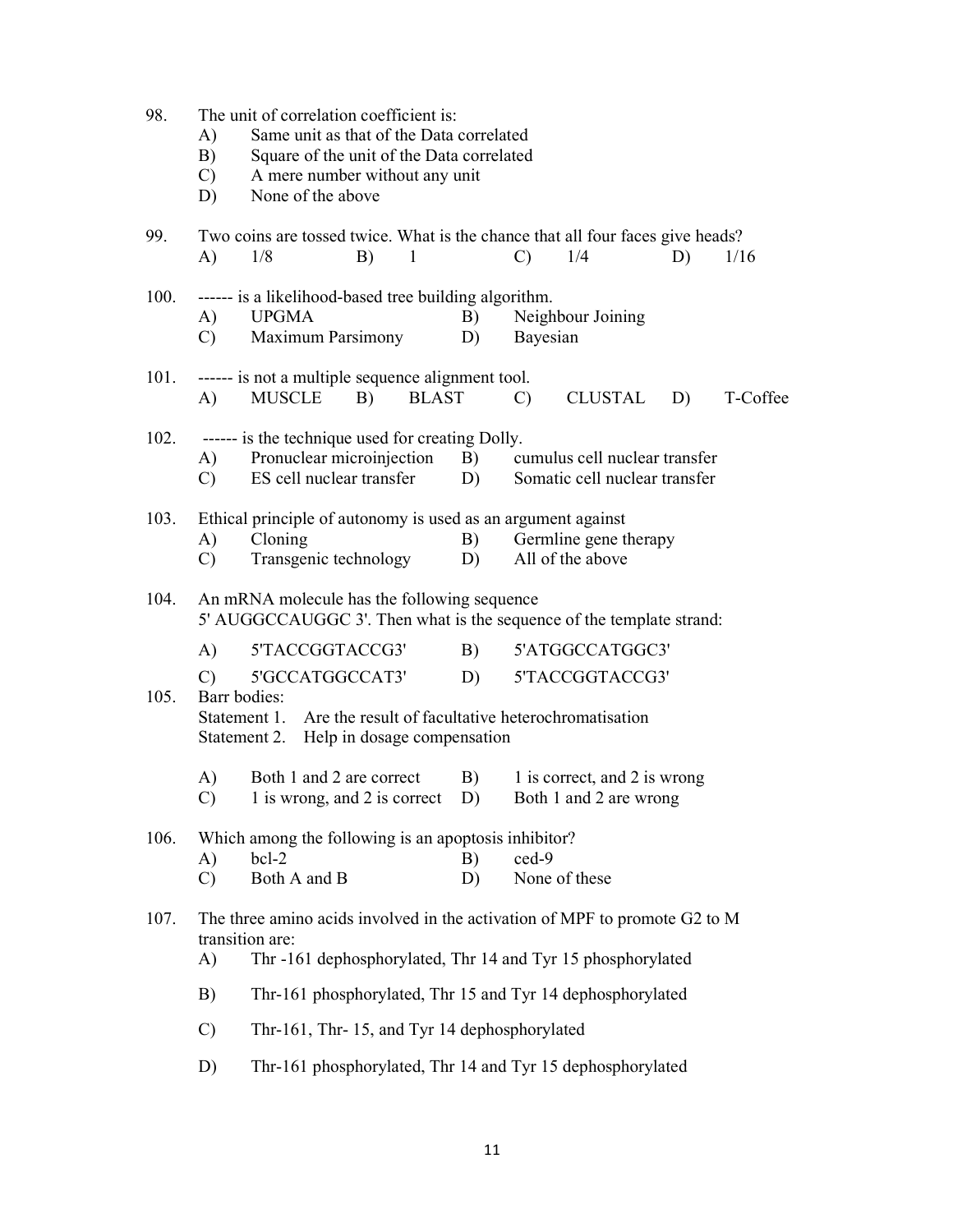| 108. |  |  | The anterioposterior structure determining maternal genes of Drosophila are: |  |
|------|--|--|------------------------------------------------------------------------------|--|
|      |  |  |                                                                              |  |

- A) bicoid and hunchback for anterior structure and nanos and caudal for posterior structures
- B) bicoid and hunchback for posterior structure and nanos and caudal for anterior structures
- C) bicoid and caudal for anterior structure and nanos and hunchback for posterior structures
- D) nanos and hunchback for anterior structure and bicoid and caudal for posterior structures

#### 109. Which among the following is RNA-dependent DNA polymerase?

- A) Terminal Deoxy nucleotidyl transferase
- B) Reverse Transcriptase
- C) DNA polymerase1
- D) Primase

# 110. ----- is the only switched-on gene in lysogenic Lambda.

A) cro B) int C) rec D) cI

| 111. ------ is high throughput sequencing procedure. |                                      |    |                           |  |  |  |  |
|------------------------------------------------------|--------------------------------------|----|---------------------------|--|--|--|--|
|                                                      | Illumina                             | B) | Sanger's                  |  |  |  |  |
|                                                      | $\mathbf{M} = \mathbf{M} \mathbf{M}$ |    | $\mathbf{v}$ $\mathbf{v}$ |  |  |  |  |

C) Maxam and Gilbert's D) None of these

#### 112. ------ is a nucleic acid database. A) DDJB B) PIR C) Swiss-Prot D) MIPS

## 113. The earliest branching species in a phylogram is called: A) Taxa B) Ingroup C) Clade D) outgroup

- 114. ------- is not a criterion for patentability under Indian patent Act. A) Usefulness B) Novelty
	- C) Inventive step D) Industrial application
- 115. A centralised international patent application procedure was ensured by: A) TRIPS B) GATT C) PCT D) PPVFR

#### 116. The biological entities which are nonpatentable according to Indian Patent Act?

- A) A new plasmid vector
- B) A transgenic cellline
- C) An extant plant variety
- D) A protein produced by rDNA technology

#### 117. The Indian patent act 2005 excluded patenting of:

- A) Living entities of natural origin
- B) Living entities of artificial origin
- C) The process of preparing a biological cell
- D) All of the above